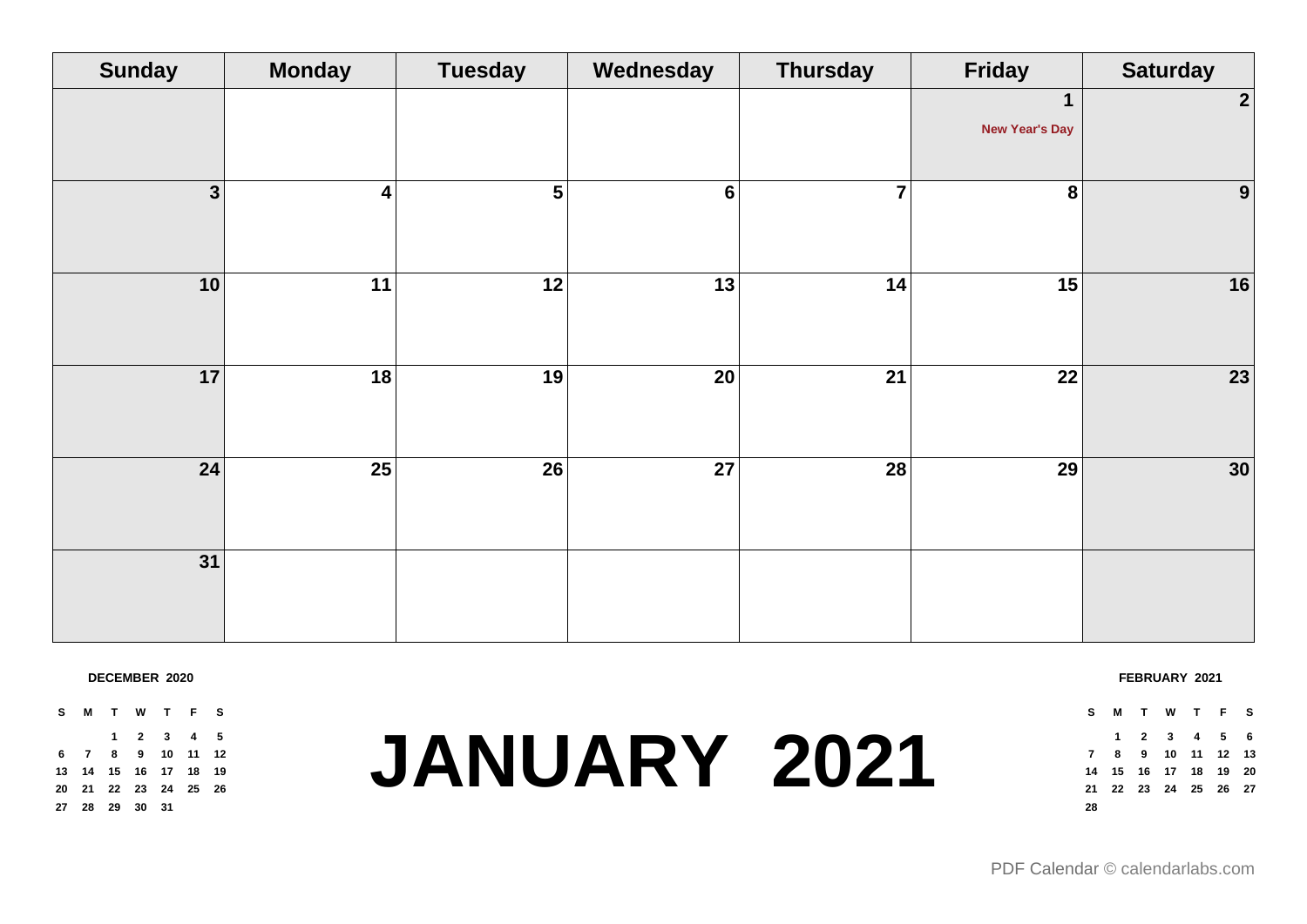| <b>Sunday</b>  | <b>Monday</b>    | <b>Tuesday</b>   | Wednesday    | <b>Thursday</b> | <b>Friday</b>                 | <b>Saturday</b>                      |
|----------------|------------------|------------------|--------------|-----------------|-------------------------------|--------------------------------------|
|                |                  | $\boldsymbol{2}$ | $\mathbf{3}$ | 4               | 5 <sup>1</sup>                | $6 \mid$                             |
| $\overline{7}$ | $\boldsymbol{8}$ | 9                | 10           | 11              | 12<br><b>Chinese New Year</b> | 13<br>2nd day of Chinese New<br>Year |
| 14             | 15               | 16               | 17           | 18              | 19                            | $20\,$                               |
| 21             | 22               | 23               | 24           | 25              | 26                            | 27                                   |
| 28             |                  |                  |              |                 |                               |                                      |

**JANUARY 2021**

**S M T W T F S 2 4 5 6 7 8 9 11 12 13 14 15 16 18 19 20 21 22 23 25 26 27 28 29 30** 

## **FEBRUARY 2021**

**MARCH 2021**

**S M T W T F S**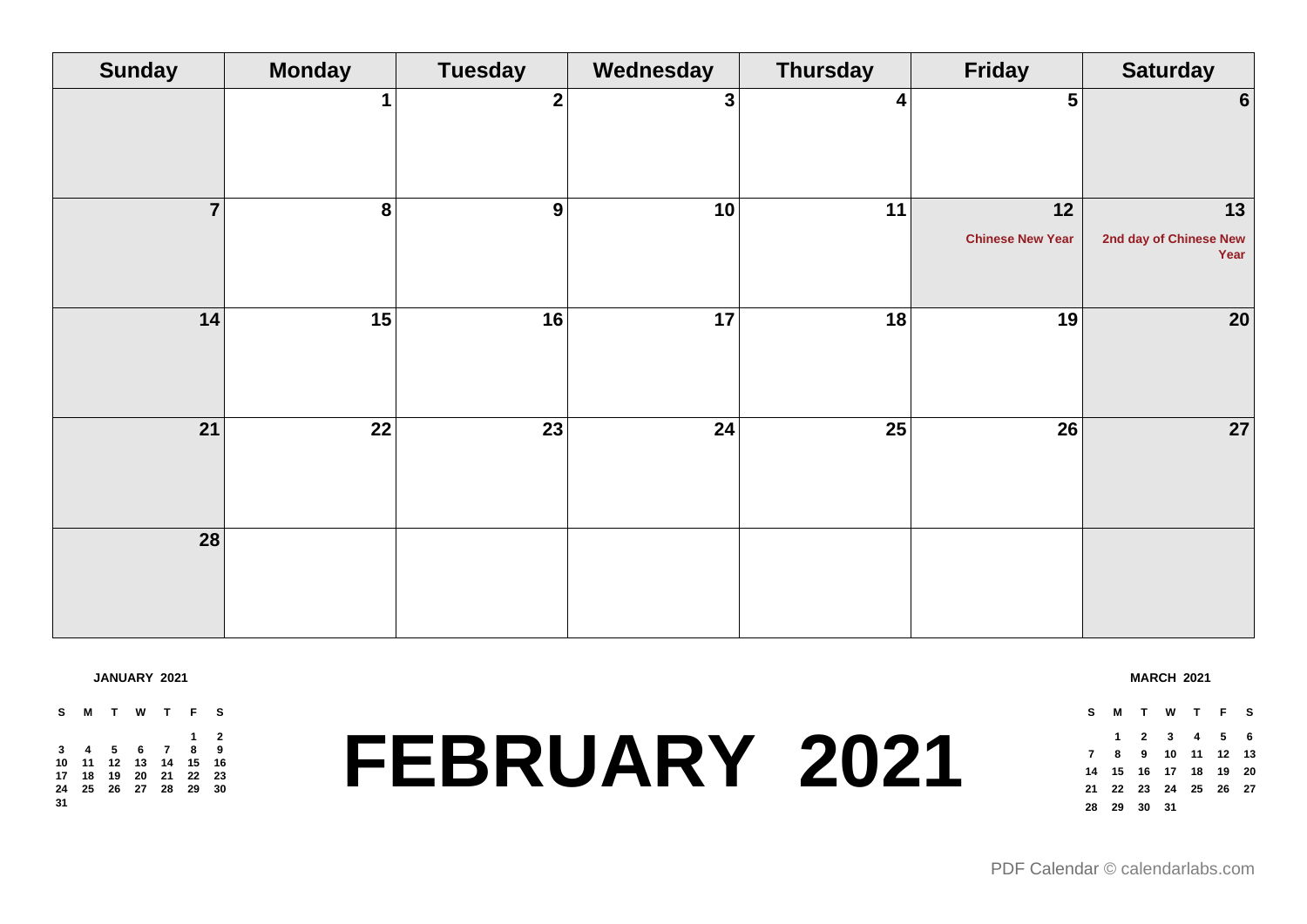| <b>Sunday</b>   | <b>Monday</b>   | <b>Tuesday</b>  | Wednesday      | <b>Thursday</b> | <b>Friday</b> | <b>Saturday</b> |
|-----------------|-----------------|-----------------|----------------|-----------------|---------------|-----------------|
|                 | 1               | $\overline{2}$  | 3 <sup>1</sup> | 4               | $5\vert$      | $6 \mid$        |
| $\overline{7}$  | $\bf{8}$        | 9               | 10             | 11              | 12            | 13              |
| 14              | $\overline{15}$ | 16              | 17             | 18              | 19            | 20              |
| 21              | $\overline{22}$ | $\overline{23}$ | 24             | $\overline{25}$ | 26            | 27              |
| $\overline{28}$ | $\overline{29}$ | $\overline{30}$ | 31             |                 |               |                 |

#### **FEBRUARY 2021**

|    | S M T W T F S              |  |  |  |
|----|----------------------------|--|--|--|
|    | 1 2 3 4 5 6                |  |  |  |
|    | 7 8 9 10 11 12 13          |  |  |  |
|    | 14  15  16  17  18  19  20 |  |  |  |
|    | 21  22  23  24  25  26  27 |  |  |  |
| 28 |                            |  |  |  |

### **MARCH 2021**

|  | S M T W T F S |                     |  |
|--|---------------|---------------------|--|
|  |               | $1 \quad 2 \quad 3$ |  |

**APRIL 2021**

### **5 6 7 8 9 10 12 13 14 15 16 17 19 20 21 22 23 24 26 27 28 29 30**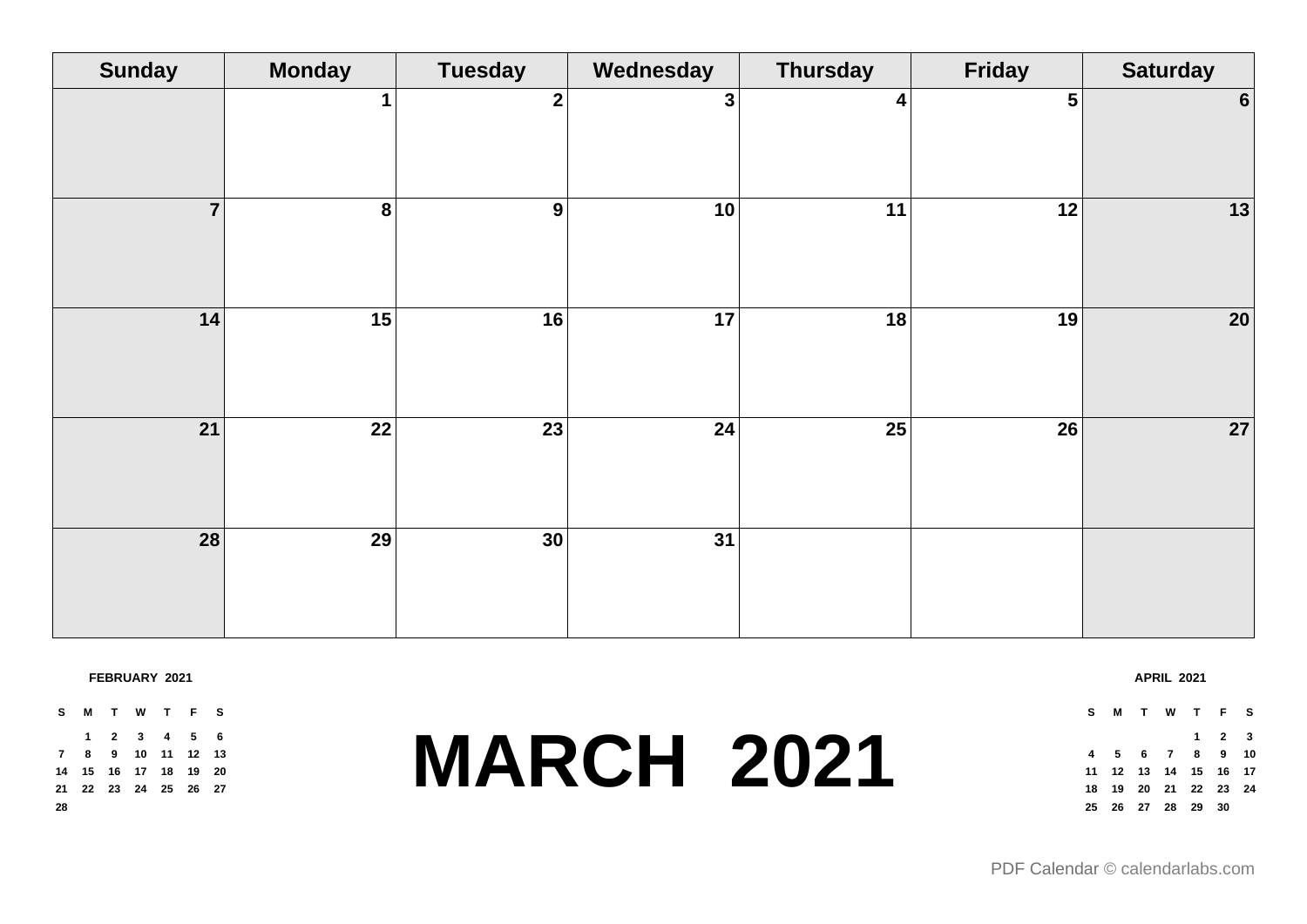| <b>Sunday</b>   | <b>Monday</b>  | <b>Tuesday</b>  | Wednesday      | <b>Thursday</b> | Friday                             | <b>Saturday</b> |
|-----------------|----------------|-----------------|----------------|-----------------|------------------------------------|-----------------|
|                 |                |                 |                |                 | $\mathbf{2}$<br><b>Good Friday</b> | $\mathbf{3}$    |
| $\vert$ 4       | 5 <sup>1</sup> | $6\phantom{1}6$ | $\overline{7}$ | 8               | 9                                  | $10$            |
| 11              | 12             | 13              | 14             | 15              | 16                                 | 17              |
| 18              | 19             | $\overline{20}$ | 21             | 22              | 23                                 | 24              |
| $\overline{25}$ | 26             | $\overline{27}$ | 28             | 29              | 30                                 |                 |

**MARCH 2021**

**S M T W T F S 2 3 4 5 6 8 9 10 11 12 13 15 16 17 18 19 20 22 23 24 25 26 27 29 30 31**

### **APRIL 2021**

#### **S M T W T F S 3 4 5 6 7 8 10 11 12 13 14 15 17 18 19 20 21 22 24 25 26 27 28 29 31**

**MAY 2021**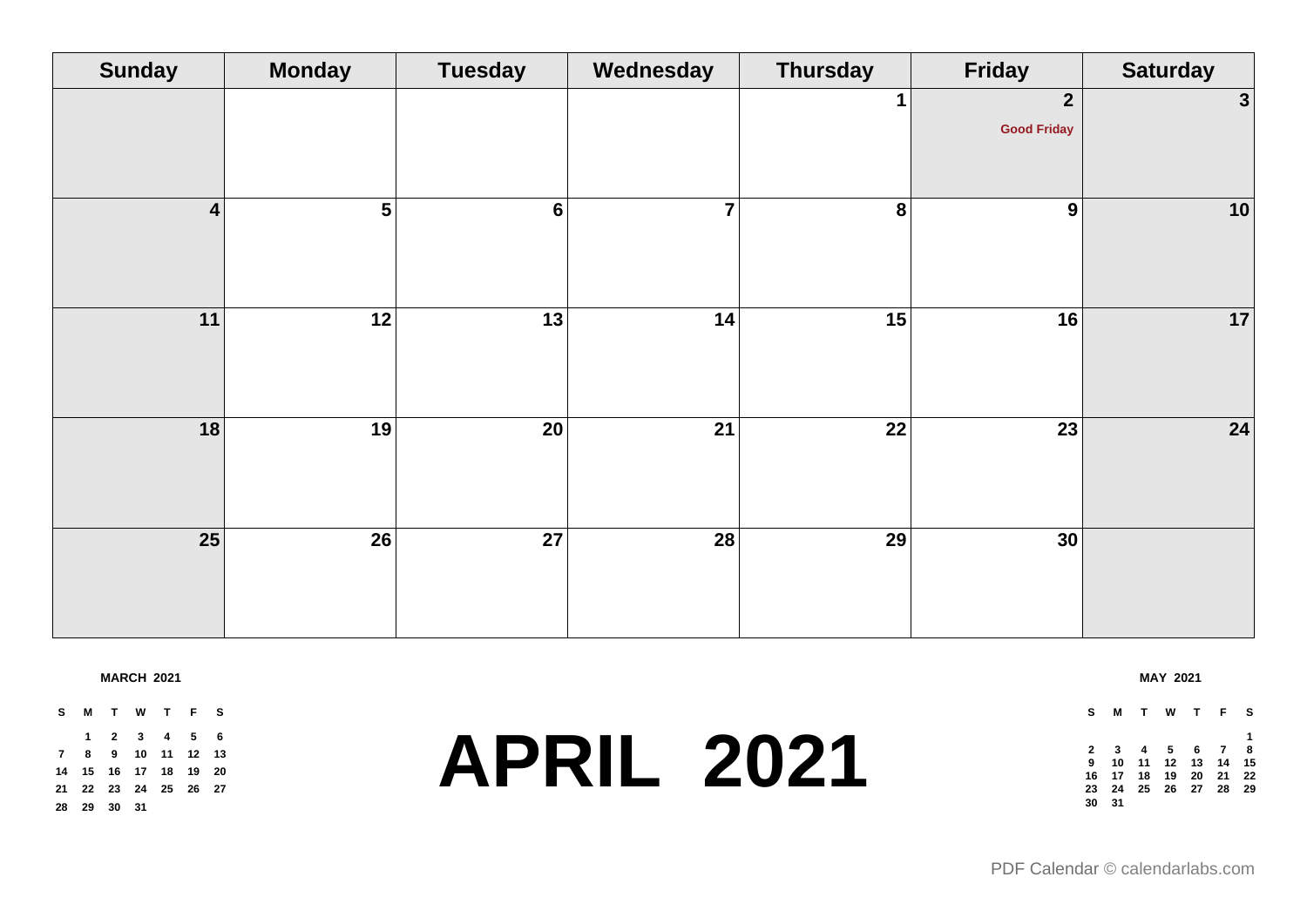| <b>Sunday</b>  | <b>Monday</b> | <b>Tuesday</b>  | Wednesday                           | <b>Thursday</b>       | <b>Friday</b>  | <b>Saturday</b>   |
|----------------|---------------|-----------------|-------------------------------------|-----------------------|----------------|-------------------|
|                |               |                 |                                     |                       |                | 1                 |
|                |               |                 |                                     |                       |                | <b>Labour Day</b> |
| $\mathbf{2}$   | $\mathbf{3}$  | $\vert$ 4       | 5 <sup>1</sup>                      | $6\phantom{1}$        | $\overline{7}$ | 8                 |
| 9 <sup>1</sup> | 10            | 11              | 12                                  | 13<br>Hari Raya Puasa | 14             | 15                |
| 16             | 17            | 18              | 19                                  | $\overline{20}$       | 21             | 22                |
| 23             | 24            | $\overline{25}$ | $\overline{26}$<br><b>Vesak Day</b> | $\overline{27}$       | 28             | 29                |
| 30             | 31            |                 |                                     |                       |                |                   |

**APRIL 2021**

**S M T W T F S 2 3 5 6 7 8 9 10 12 13 14 15 16 17 19 20 21 22 23 24 26 27 28 29 30**

## **MAY 2021**

### **S M T W T F S 2 3 4 5 7 8 9 10 11 12 14 15 16 17 18 19 21 22 23 24 25 26 28 29 30**

**JUNE 2021**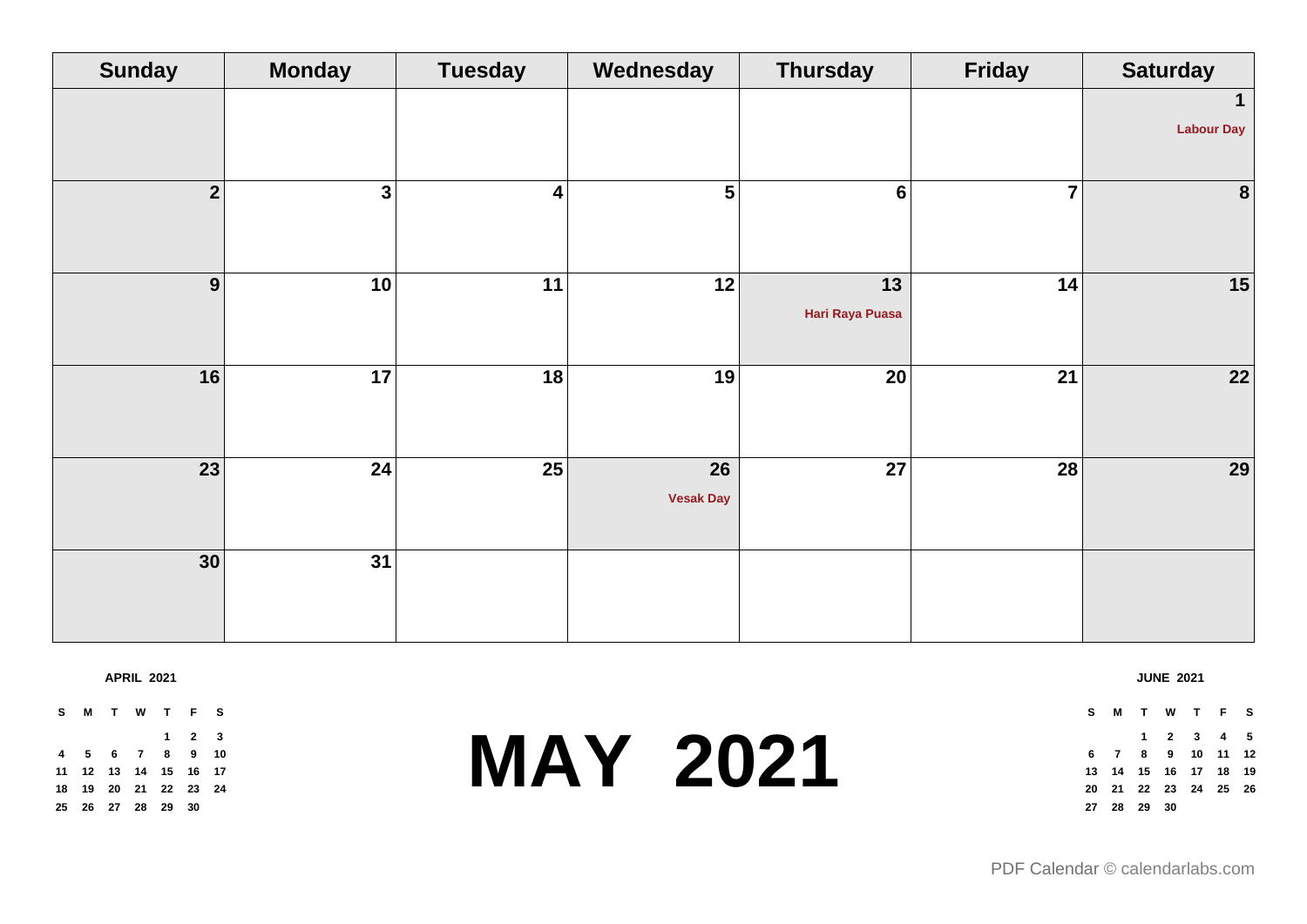| <b>Sunday</b> | <b>Monday</b>   | <b>Tuesday</b>   | Wednesday    | <b>Thursday</b> | <b>Friday</b>   | <b>Saturday</b> |
|---------------|-----------------|------------------|--------------|-----------------|-----------------|-----------------|
|               |                 | $\mathbf 1$      | $\mathbf{2}$ | $\mathbf{3}$    | $\vert$         | 5 <sup>1</sup>  |
| 6             | $\overline{7}$  | $\boldsymbol{8}$ | 9            | 10              | 11              | 12              |
| 13            | 14              | $\overline{15}$  | 16           | $\overline{17}$ | 18              | 19              |
| 20            | $\overline{21}$ | $\overline{22}$  | 23           | 24              | $\overline{25}$ | 26              |
| 27            | $\overline{28}$ | $\overline{29}$  | 30           |                 |                 |                 |

**MAY 2021**

**S M T W T F S 3 4 5 6 7 8 10 11 12 13 14 15 17 18 19 20 21 22 24 25 26 27 28 29 31**

### **JUNE 2021**

**JULY 2021**

**S M T W T F S 2 3 5 6 7 8 9 10 12 13 14 15 16 17 19 20 21 22 23 24 26 27 28 29 30 31**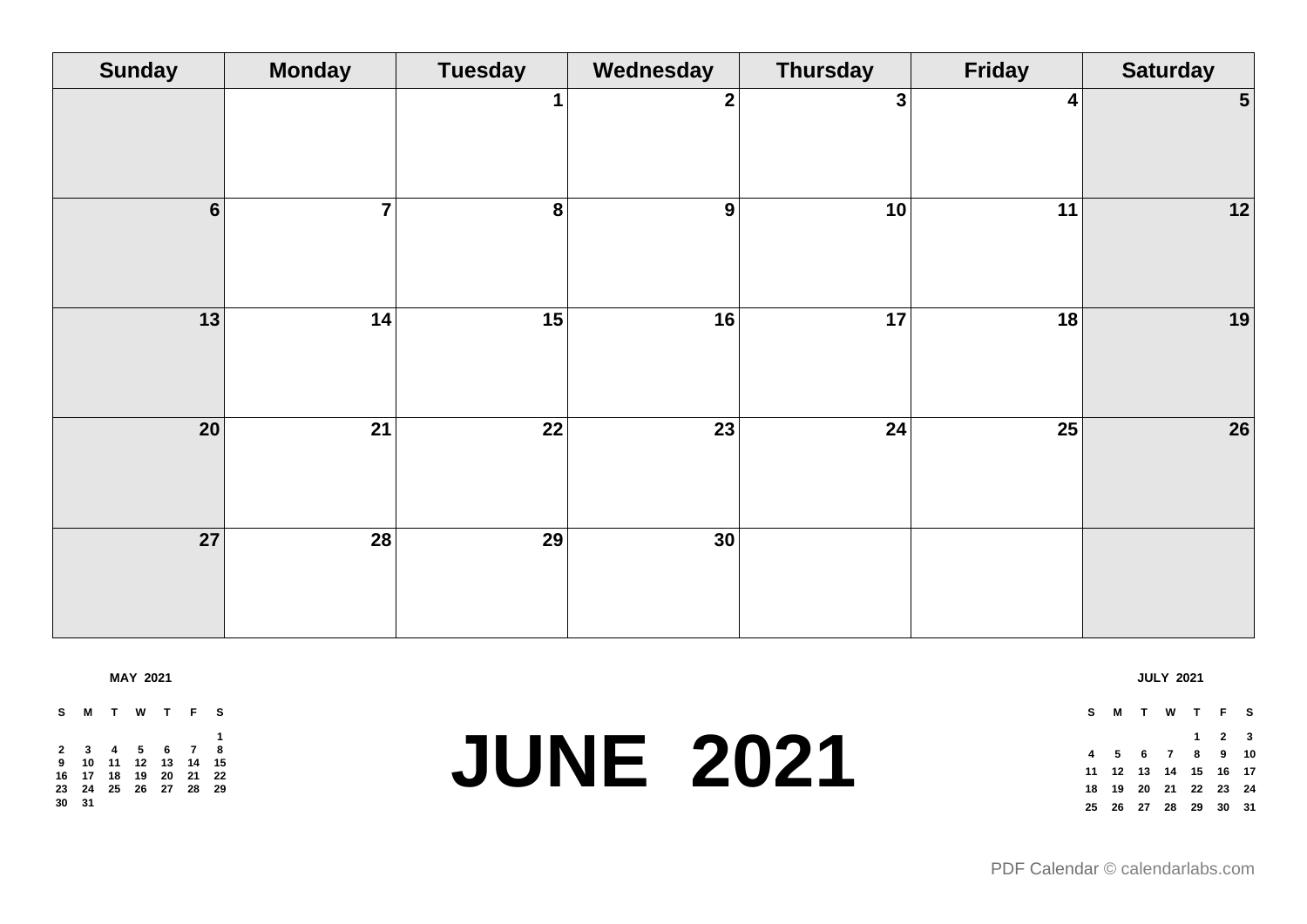| <b>Sunday</b>   | <b>Monday</b>  | <b>Tuesday</b>       | Wednesday      | <b>Thursday</b> | Friday           | <b>Saturday</b> |
|-----------------|----------------|----------------------|----------------|-----------------|------------------|-----------------|
|                 |                |                      |                |                 | $\boldsymbol{2}$ | $\mathbf{3}$    |
| $\vert$ 4       | 5 <sup>1</sup> | $6\phantom{1}6$      | $\overline{7}$ | 8               | 9                | $10$            |
| 11              | 12             | 13                   | 14             | 15              | 16               | 17              |
| 18              | 19             | 20<br>Hari Raya Haji | 21             | 22              | 23               | 24              |
| $\overline{25}$ | 26             | $\overline{27}$      | 28             | 29              | 30               | 31              |

**JUNE 2021**

**S M T W T F S 2 3 4 5 7 8 9 10 11 12 14 15 16 17 18 19 21 22 23 24 25 26 28 29 30**

### **JULY 2021**

| s   |       |  | MTWTFS                     |  |
|-----|-------|--|----------------------------|--|
|     |       |  | 1 2 3 4 5 6 7              |  |
| 8   |       |  | 9 10 11 12 13 14           |  |
|     |       |  | 15  16  17  18  19  20  21 |  |
|     |       |  | 22 23 24 25 26 27 28       |  |
| 29. | 30 31 |  |                            |  |

**AUGUST 2021**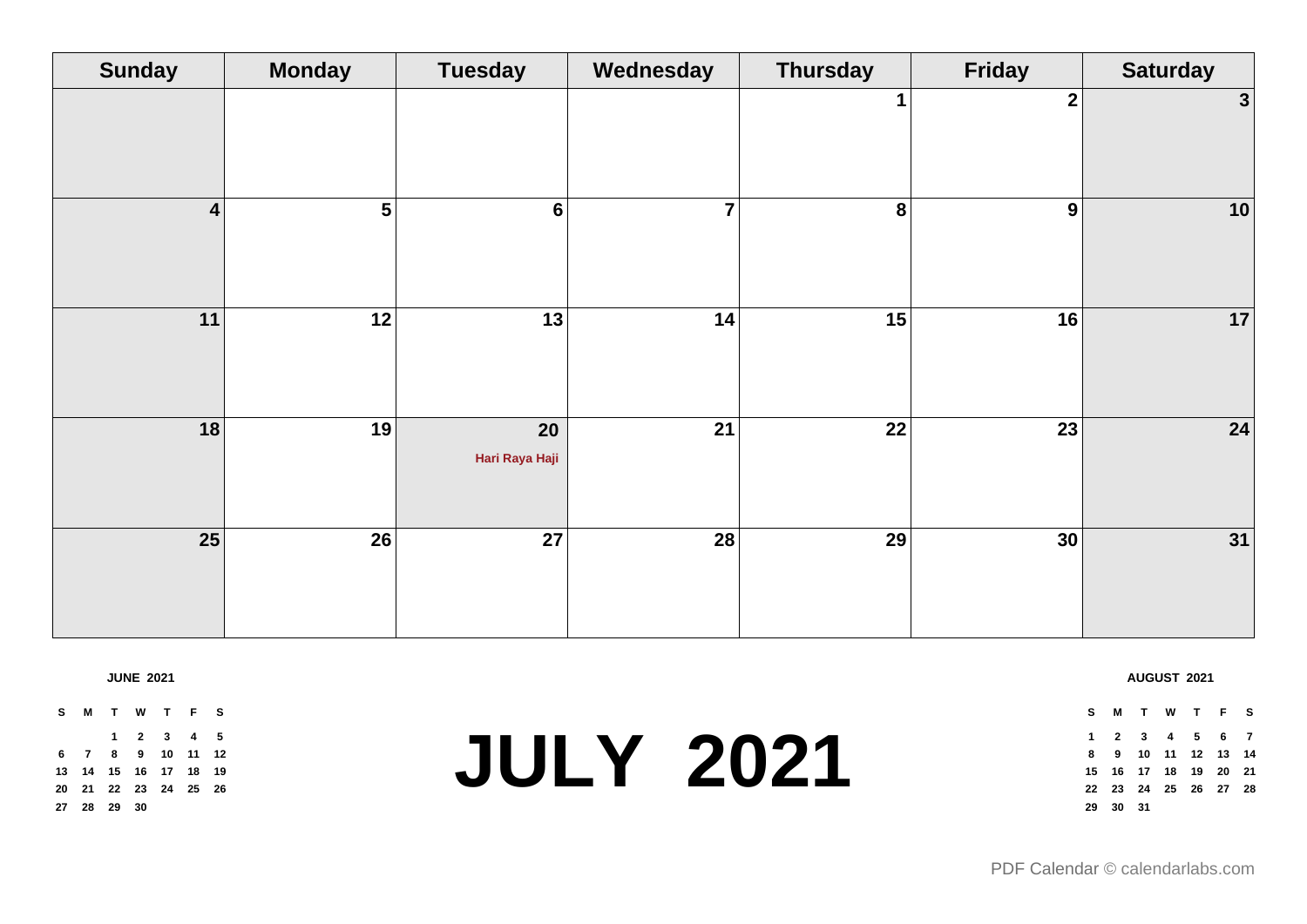| <b>Sunday</b>           | <b>Monday</b>            | <b>Tuesday</b>  | Wednesday | <b>Thursday</b> | <b>Friday</b> | <b>Saturday</b> |
|-------------------------|--------------------------|-----------------|-----------|-----------------|---------------|-----------------|
| $\mathbf 1$             | 2 <sup>1</sup>           | 3 <sup>1</sup>  | 4         | 5               | $6 \mid$      | $\overline{7}$  |
| $\overline{\mathbf{8}}$ | 9<br><b>National Day</b> | 10              | 11        | 12              | 13            | 14              |
| 15                      | 16                       | $\overline{17}$ | 18        | 19              | 20            | 21              |
| 22                      | 23                       | 24              | 25        | 26              | 27            | 28              |
| 29                      | 30                       | $\overline{31}$ |           |                 |               |                 |

**JULY 2021**

**S M T W T F S 2 3 5 6 7 8 9 10 12 13 14 15 16 17 19 20 21 22 23 24 26 27 28 29 30 31**

## **AUGUST 2021**

**SEPTEMBER 2021**

**S M T W T F S 2 3 4 6 7 8 9 10 11 13 14 15 16 17 18 20 21 22 23 24 25 27 28 29 30**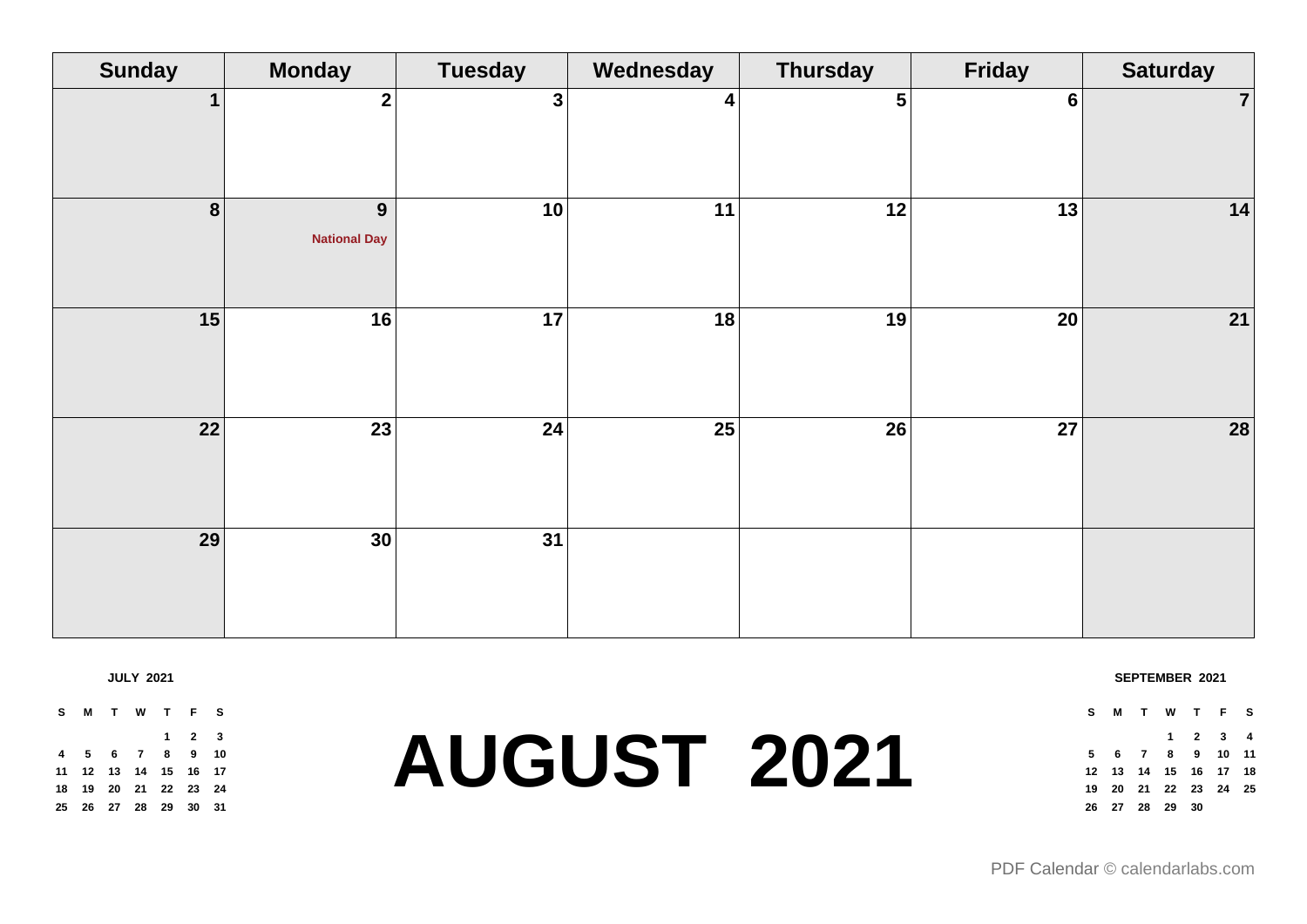| <b>Sunday</b>   | <b>Monday</b>   | <b>Tuesday</b> | Wednesday   | <b>Thursday</b>  | <b>Friday</b>  | <b>Saturday</b>  |
|-----------------|-----------------|----------------|-------------|------------------|----------------|------------------|
|                 |                 |                | $\mathbf 1$ | $\mathbf{2}$     | 3 <sup>1</sup> | $\boldsymbol{4}$ |
| $5\overline{)}$ | $6 \mid$        | $\overline{7}$ | $\bf{8}$    | $\boldsymbol{9}$ | 10             | 11               |
| 12              | 13              | 14             | 15          | 16               | 17             | 18               |
| 19              | $\overline{20}$ | 21             | 22          | $\overline{23}$  | 24             | $25\overline{)}$ |
| 26              | 27              | 28             | 29          | 30               |                |                  |

**AUGUST 2021**

**S M T W T F S 2 3 4 5 6 7 9 10 11 12 13 14 16 17 18 19 20 21 23 24 25 26 27 28 30 31**

# **SEPTEMBER 2021**

**OCTOBER 2021 S M T W T F S**

 **4 5 6 7 8 9 11 12 13 14 15 16 18 19 20 21 22 23 25 26 27 28 29 30**

**2**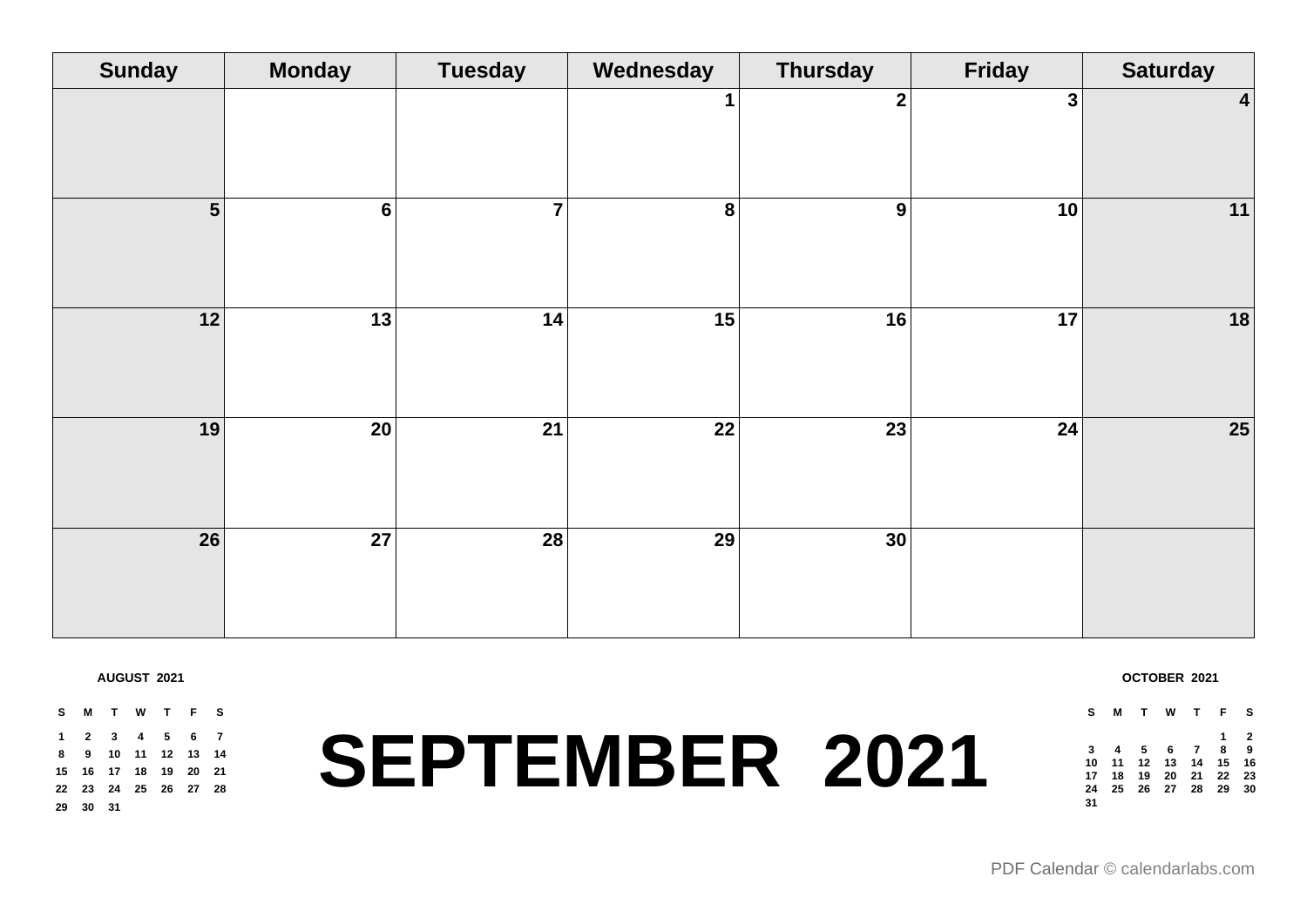| <b>Sunday</b>           | <b>Monday</b> | <b>Tuesday</b> | Wednesday       | <b>Thursday</b> | Friday          | <b>Saturday</b>  |
|-------------------------|---------------|----------------|-----------------|-----------------|-----------------|------------------|
|                         |               |                |                 |                 | 1               | $\boldsymbol{2}$ |
| $\overline{\mathbf{3}}$ | 4             | 5 <sup>5</sup> | $6\phantom{a}$  | $\overline{7}$  | 8               | $\boldsymbol{9}$ |
| 10                      | 11            | 12             | 13              | 14              | 15              | 16               |
| 17                      | 18            | 19             | $\overline{20}$ | $\overline{21}$ | $\overline{22}$ | 23               |
| 24                      | 25            | 26             | 27              | 28              | 29              | $30\,$           |
| 31                      |               |                |                 |                 |                 |                  |

#### **SEPTEMBER 2021**

**S M T W T F S 2 3 4 6 7 8 9 10 11 13 14 15 16 17 18 20 21 22 23 24 25 27 28 29 30**

### **OCTOBER 2021**

**NOVEMBER 2021**

**S M T W T F S 2 3 4 5 6 8 9 10 11 12 13 15 16 17 18 19 20 22 23 24 25 26 27 29 30**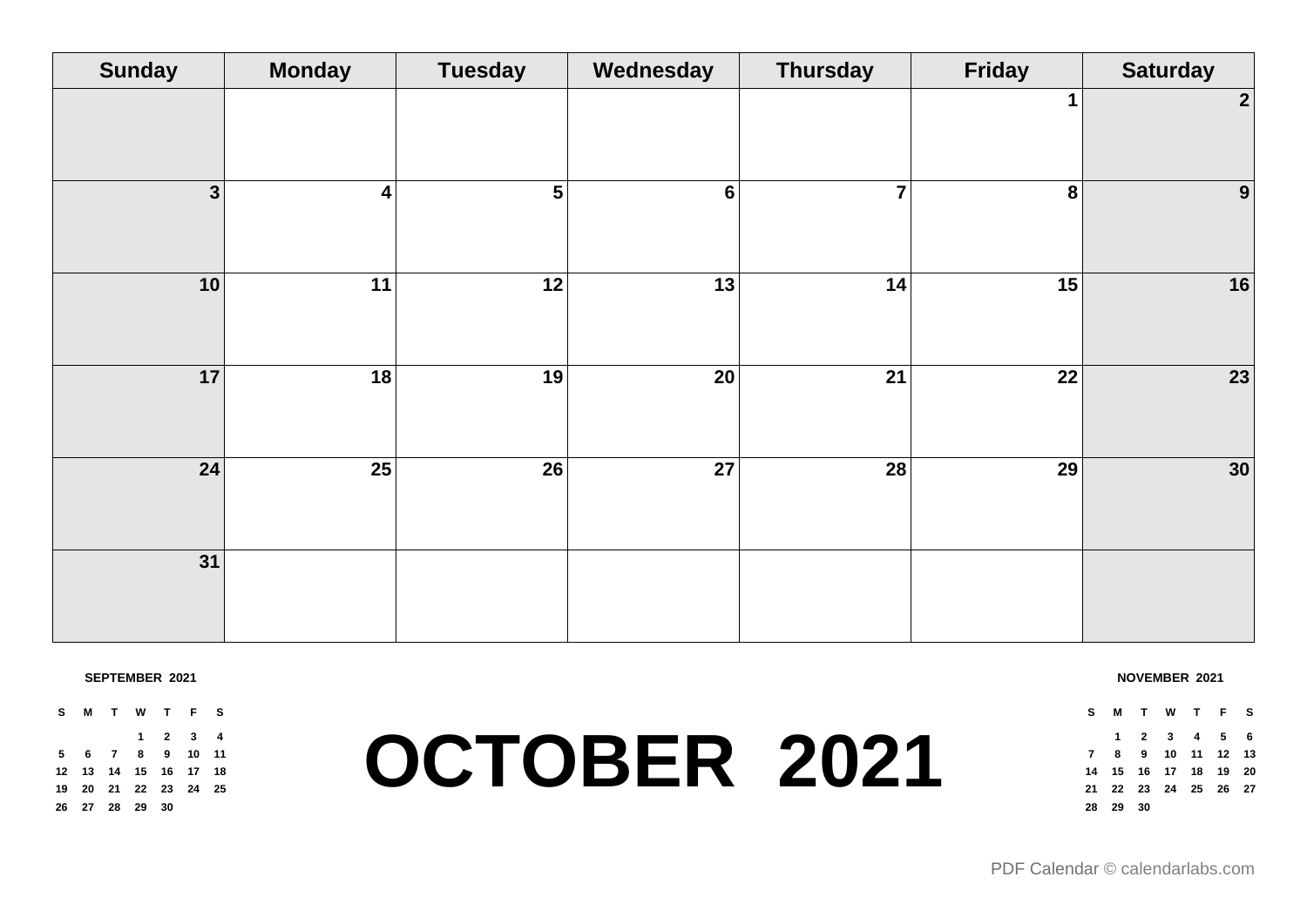| <b>Sunday</b>  | <b>Monday</b>   | <b>Tuesday</b> | Wednesday      | <b>Thursday</b>                               | <b>Friday</b>  | <b>Saturday</b> |
|----------------|-----------------|----------------|----------------|-----------------------------------------------|----------------|-----------------|
|                |                 | $\mathbf{2}$   | 3 <sup>1</sup> | $\overline{\mathbf{4}}$<br>Deepavali / Diwali | 5 <sup>1</sup> | $6 \mid$        |
| $\overline{7}$ | 8               | 9              | 10             | 11                                            | 12             | 13              |
| 14             | 15              | 16             | 17             | 18                                            | 19             | 20              |
| 21             | $\overline{22}$ | 23             | 24             | 25                                            | 26             | 27              |
| 28             | 29              | 30             |                |                                               |                |                 |

**OCTOBER 2021**

**S M T W T F S 2 4 5 6 7 8 9 11 12 13 14 15 16 18 19 20 21 22 23 25 26 27 28 29 30** 

## **NOVEMBER 2021**

#### **DECEMBER 2021**

**S M T W T F S 2 3 4 6 7 8 9 10 11 13 14 15 16 17 18 20 21 22 23 24 25 27 28 29 30 31**